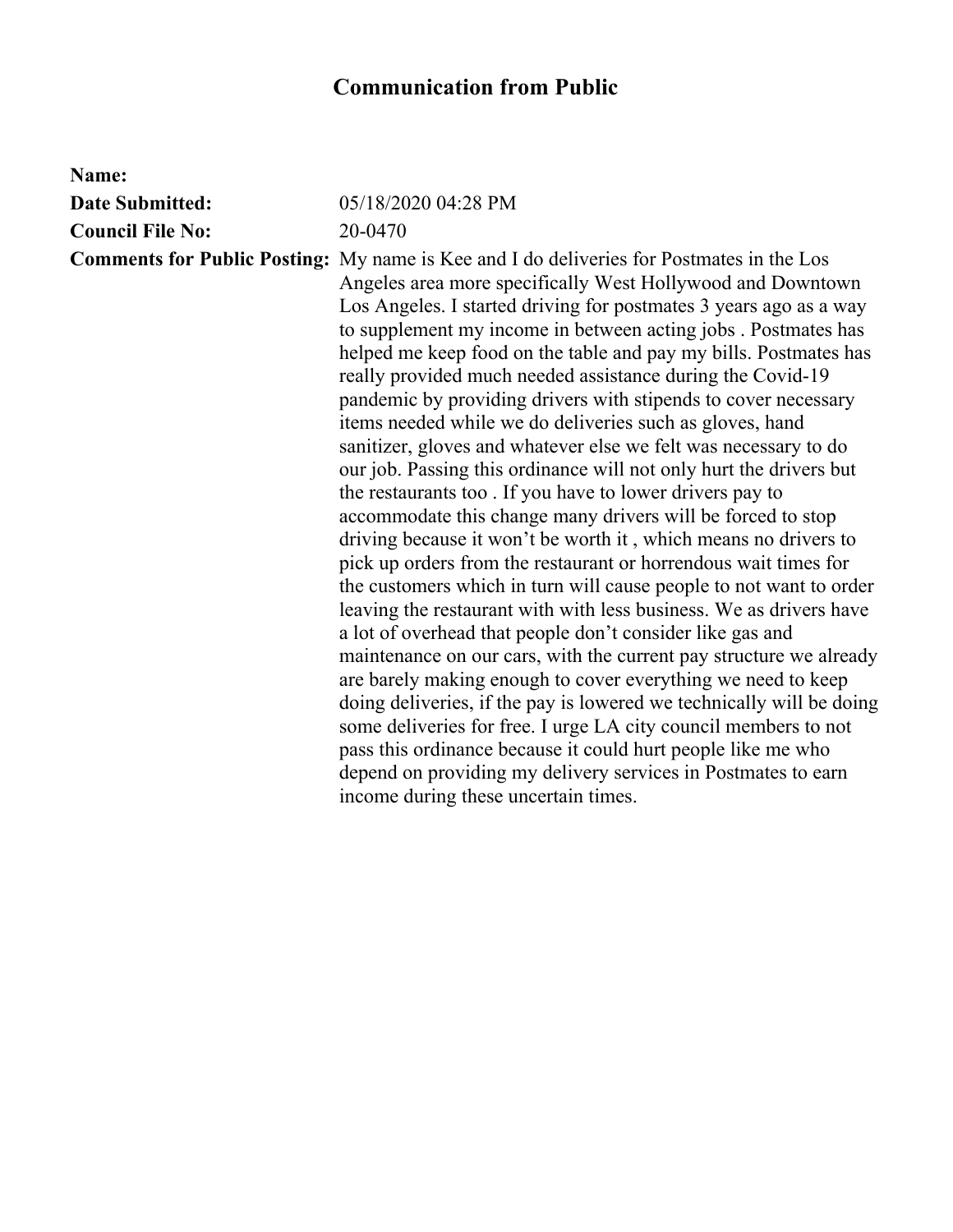## **Communication from Public**

| Name:                   | Justo Hernandez                                                                                                                                                                                                                                                                                                                                                                               |
|-------------------------|-----------------------------------------------------------------------------------------------------------------------------------------------------------------------------------------------------------------------------------------------------------------------------------------------------------------------------------------------------------------------------------------------|
| <b>Date Submitted:</b>  | 05/18/2020 06:42 PM                                                                                                                                                                                                                                                                                                                                                                           |
| <b>Council File No:</b> | 20-0470                                                                                                                                                                                                                                                                                                                                                                                       |
|                         | <b>Comments for Public Posting:</b> Esta ordenanza que quiere hacer con nosotros los choferes de<br>postmates no nos conviene porque bajaría mis ingresos y mis<br>gastos son demasiados como targetas de crédito, rentas, utilidades<br>en mi casa pago de auto seguro de auto y mas. Suplico al todos<br>que dejen como esta todo me siento mejor como esta sin cambio<br>por favor gracias |